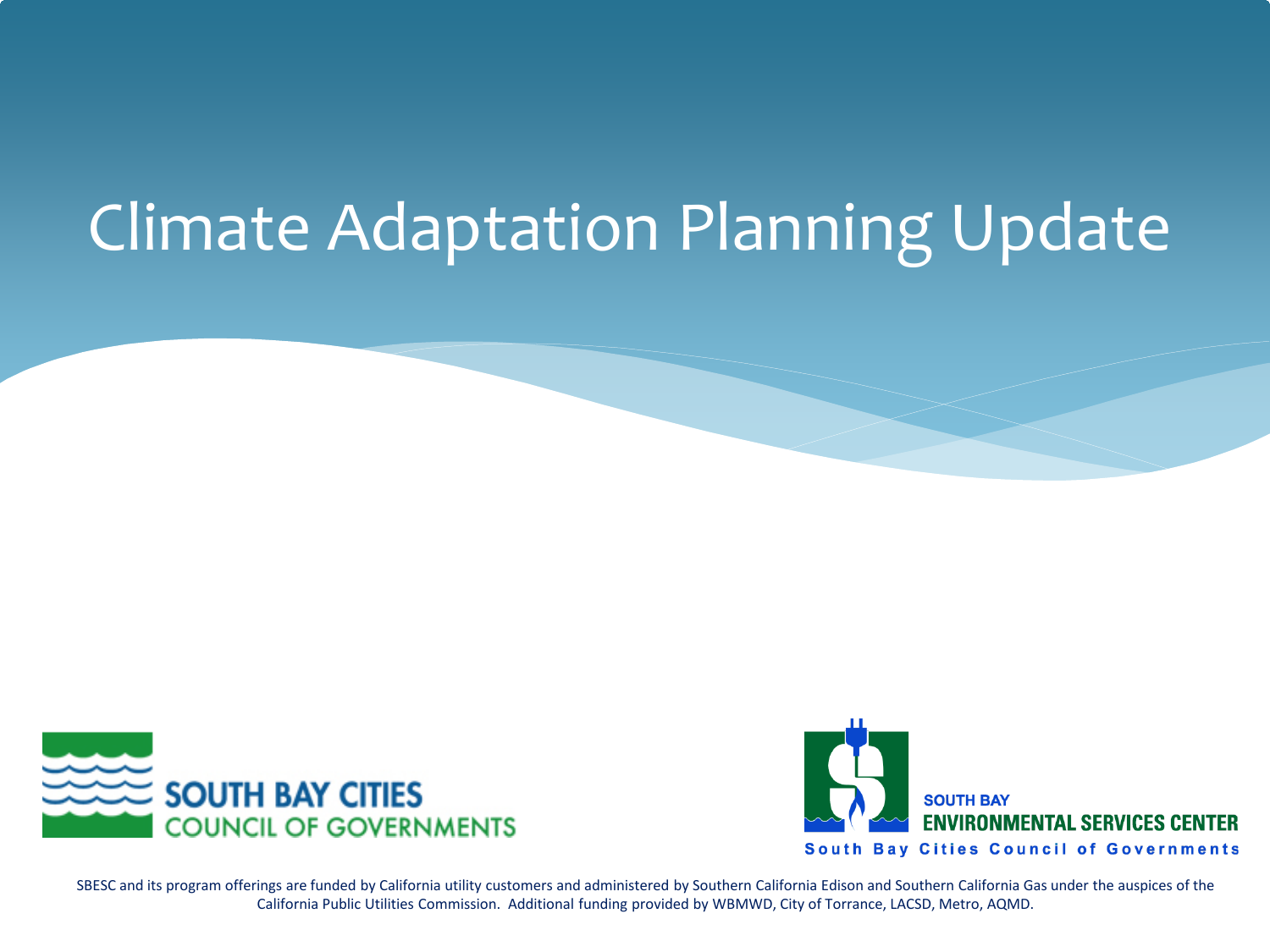

- 2. Project Update
- 3. Plan Integration Presentation, City of Hermosa Beach
- 4. Sub-regional plan discussion & feedback
- 5. City vulnerability assessment template discussion & feedback
- 6. Next Steps & Timeline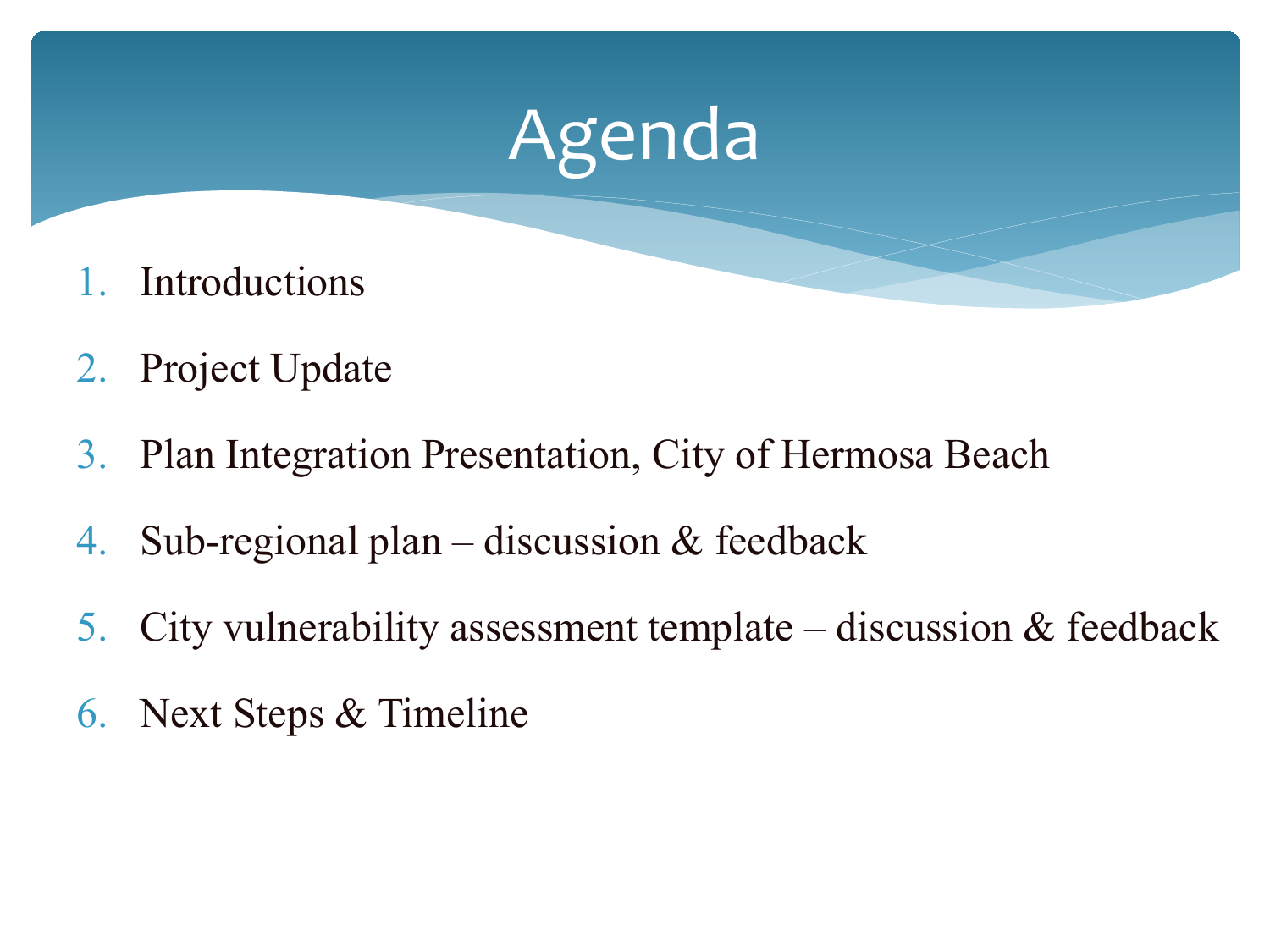# Goals of Climate Adaptation Planning

A climate adaptation plan proposes a framework for creating or updating policies, programs, practices and incentives to ensure the community and physical assets are better protected from the impacts of climate change

The Climate Adaptation Plan will aim to:

- Prepare the community for the impacts of climate change
- Make our communities safer and healthier
- Enhance economic vitality in the South Bay
- Meet applicable local and state requirements
- Create an actionable plan
- Holistic consideration of economic, social and environmental co-benefits
- Inclusive of entire community, especially vulnerable populations
- Pre-position South Bay Cities for future grant opportunities
- Build off existing initiatives



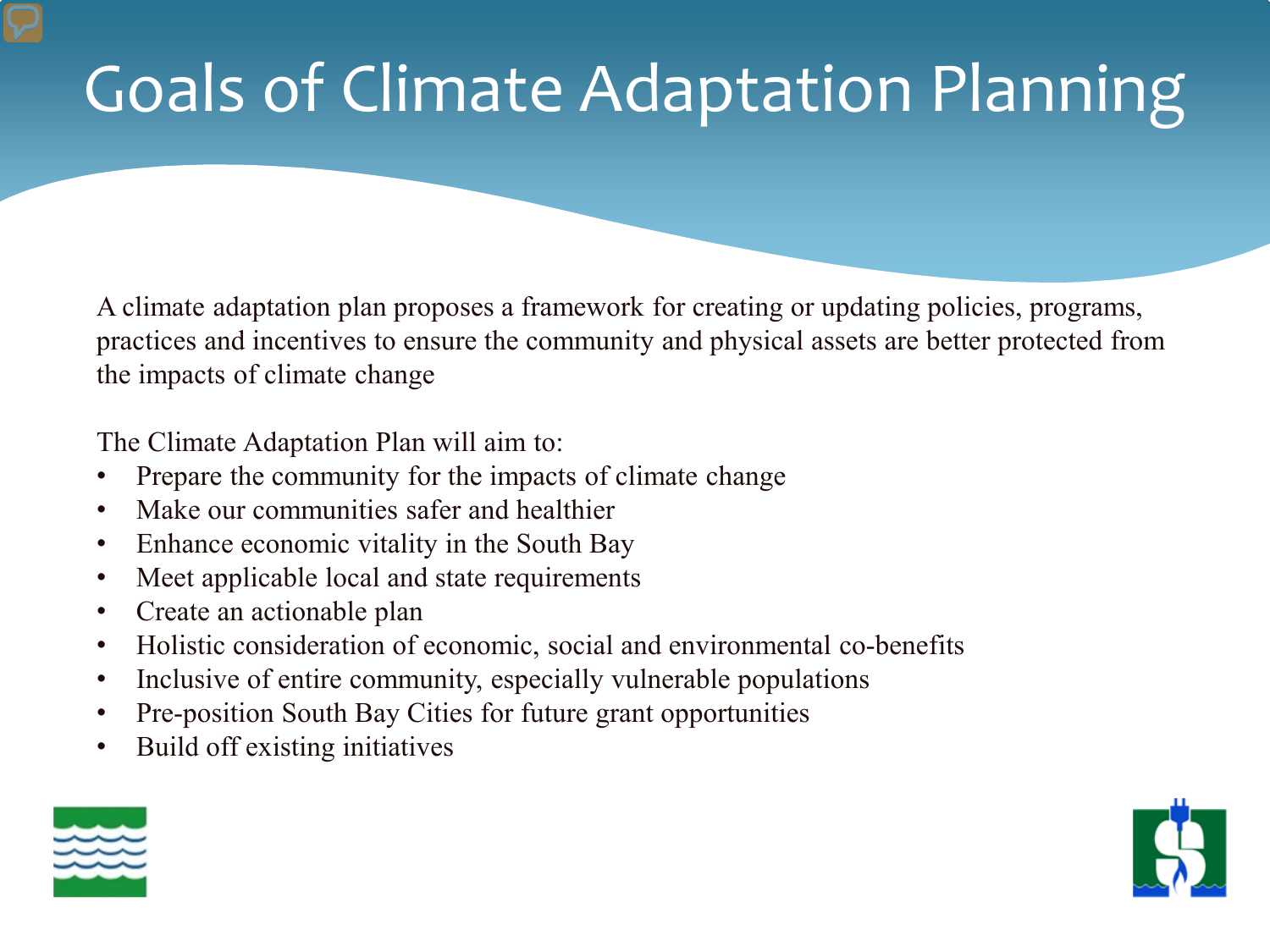### SBCCOG Project Outcomes

- 1. Develop a robust sub-regional vulnerability assessment and adaptation plan to provide a framework for adaptation planning throughout the region
- 2. Support cities and lay the foundation for adaptation planning by generating city-specific, preliminary vulnerability assessments
- 3. Provide cities with an array of sub-regional adaptation strategies to select from (similar to CAP process)
- 4. Provide cities with a document to adopt into existing plans such as CAP and/or other relevant planning documents



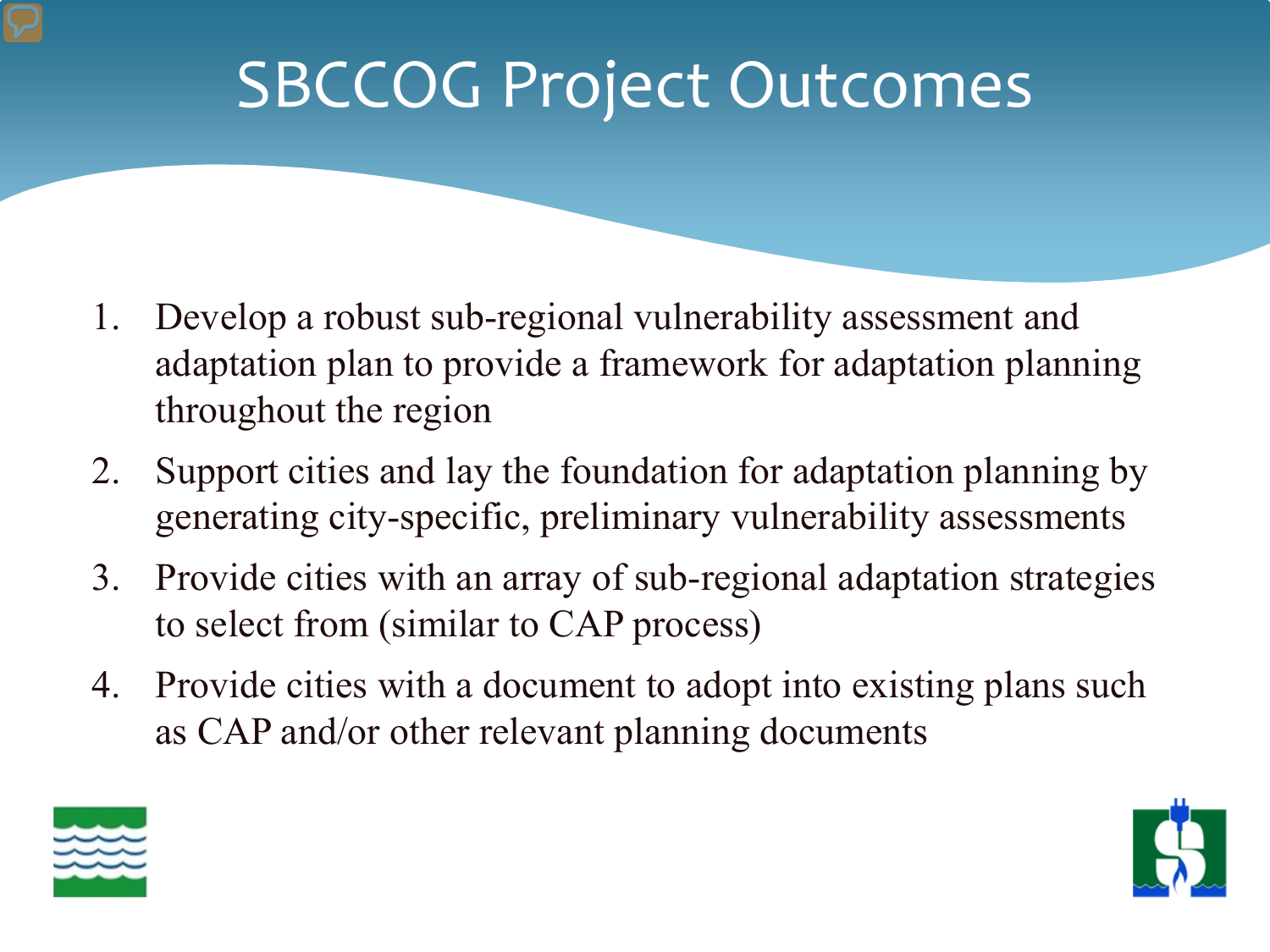# Progress to date

- Sub-regional vulnerability assessment written and currently being edited by SBCCOG and reviewed by cities, section(s) at a time
	- o Introduction
	- o Climate Projections
	- o Social Vulnerability Assessment
	- o Sector Analysis
		- Water
		- Energy
		- **Biodiversity**
		- Transportation
- City Vulnerability Assessment Framework developed
	- Feedback on city assessment framework (today)



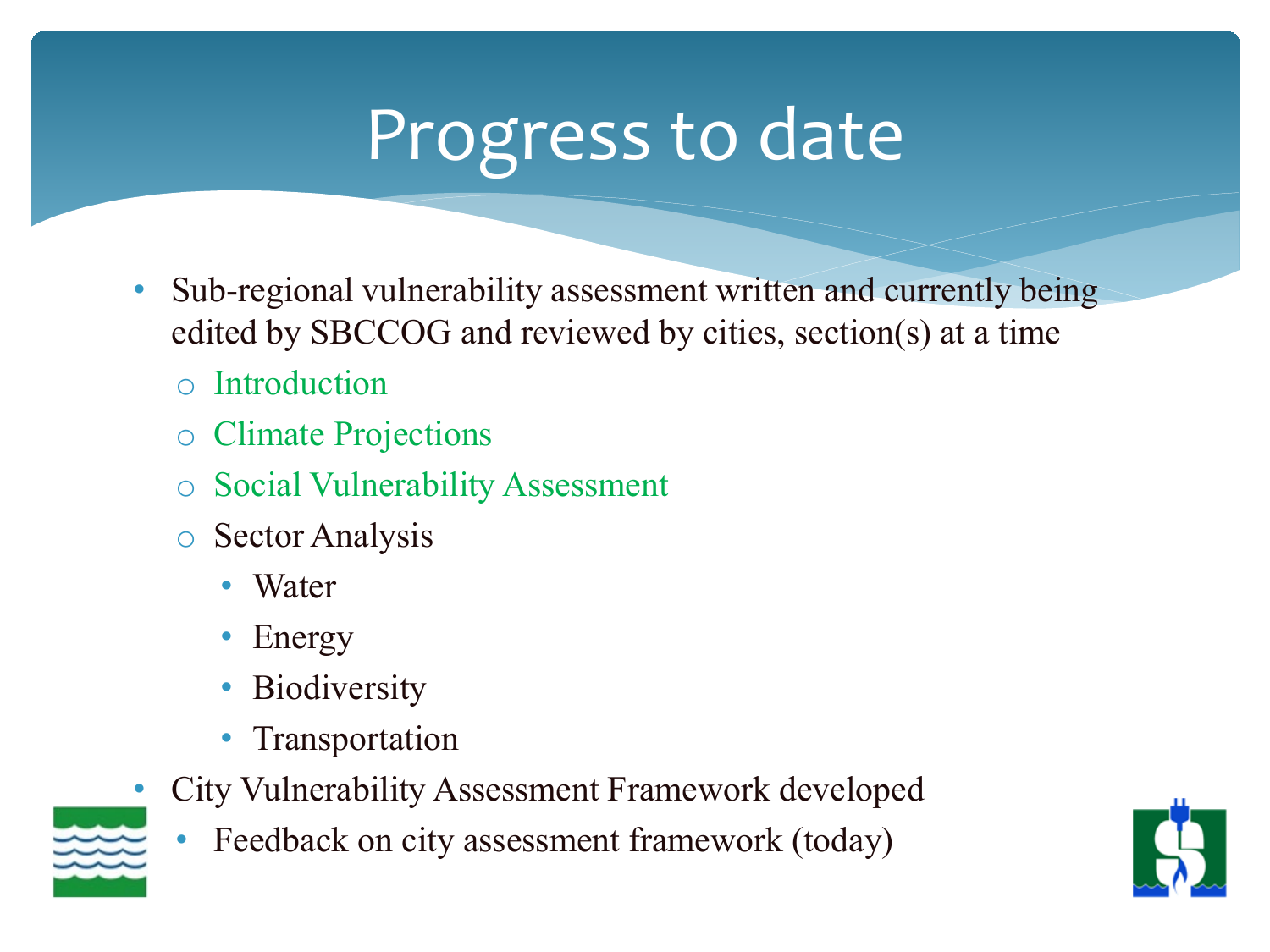# City of Hermosa Beach Presentation



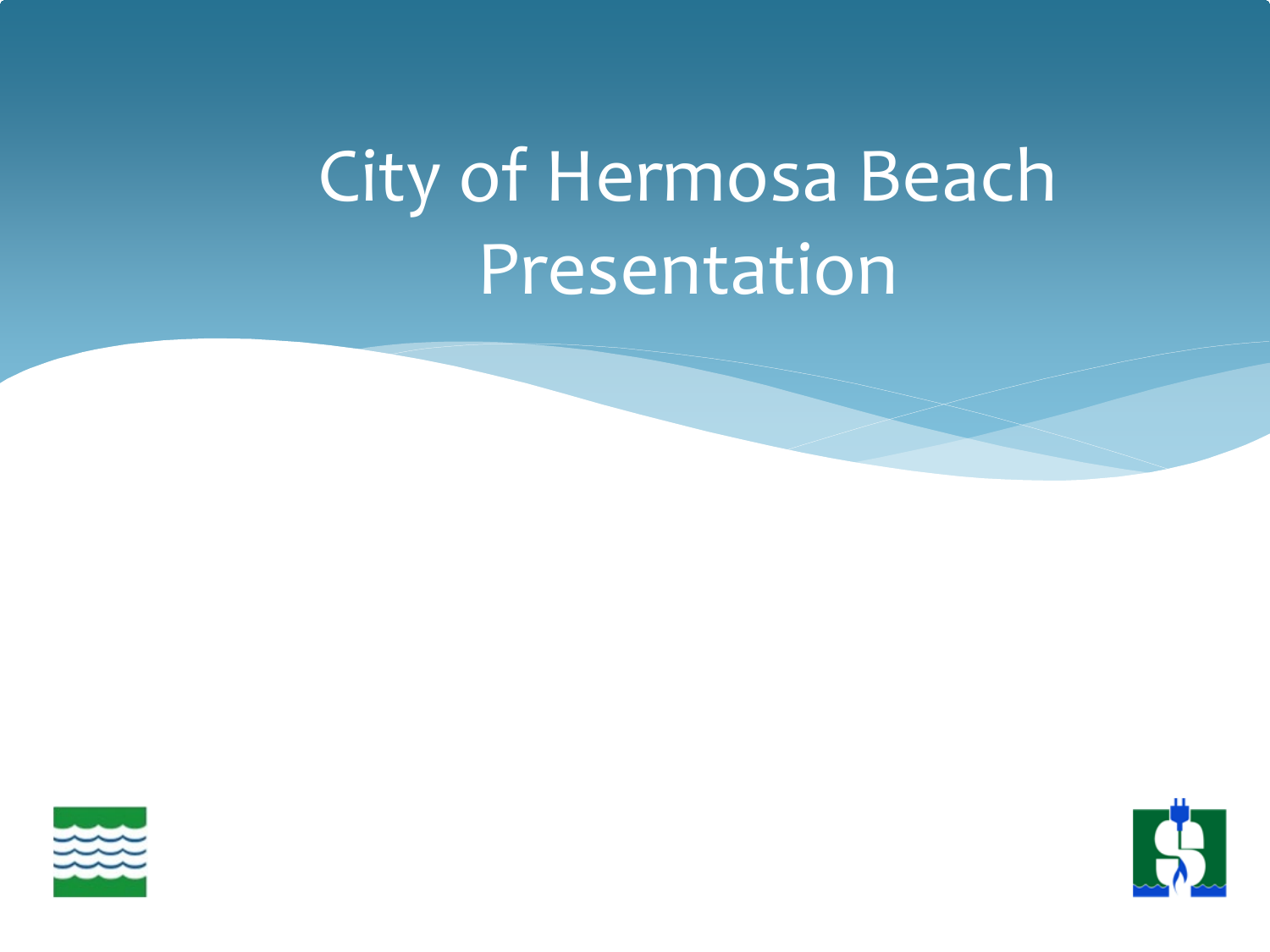## Feedback on sub-regional VA

#### Introduction

#### Climate Projections

#### Social Vulnerability



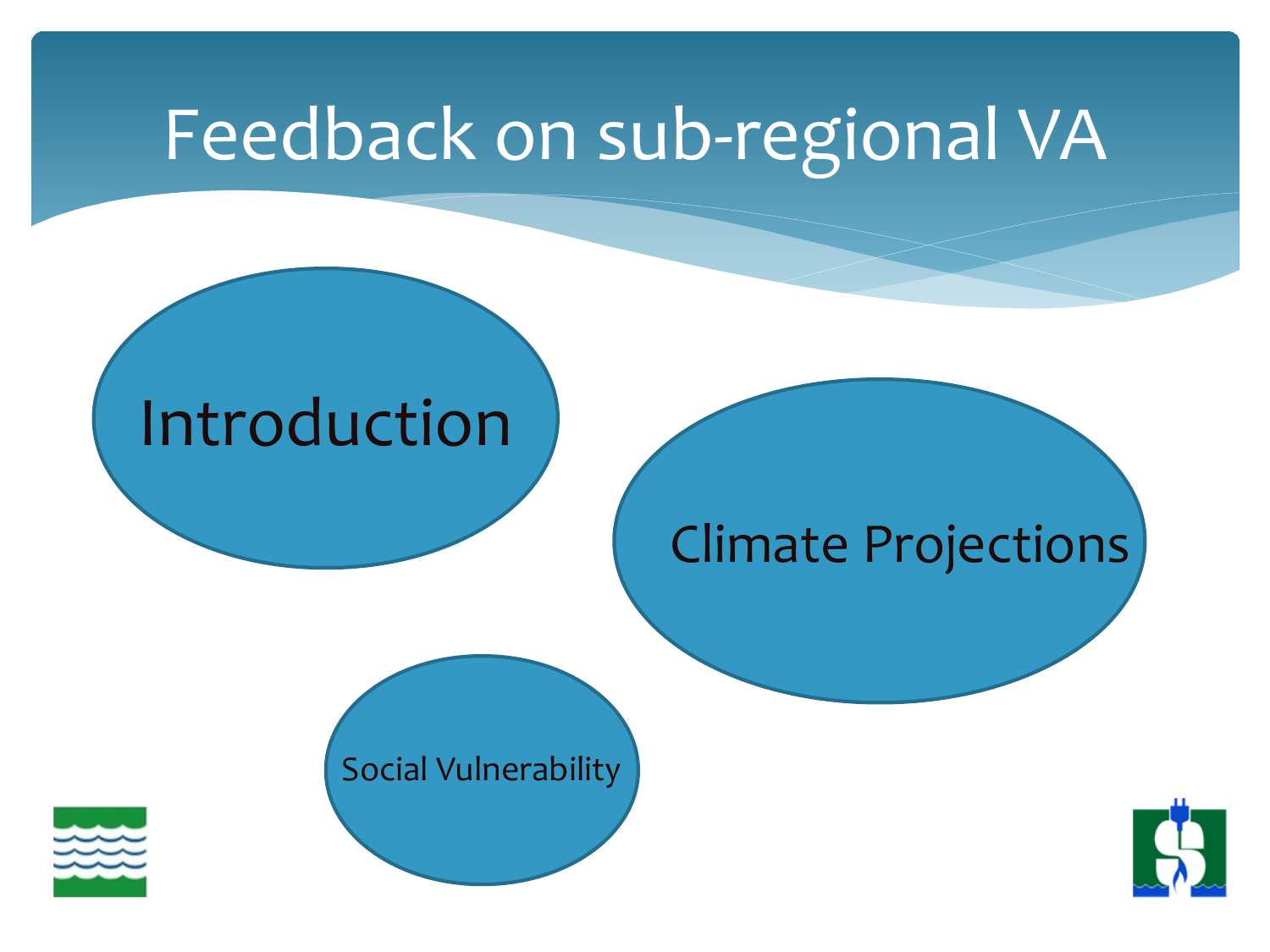### Sub-regional vs City Vulnerability Assessment

#### **Sub-Regional**

- Introduction regionaltext
- Climate Projections
- Social Vulnerability
	- o Heat Index
- Sector Analysis
	- o Water
	- o Energy
	- o Biodiversity
	- o Transportation

#### **City Specific**

- Introduction
- Climate Projections
- Risk Assessment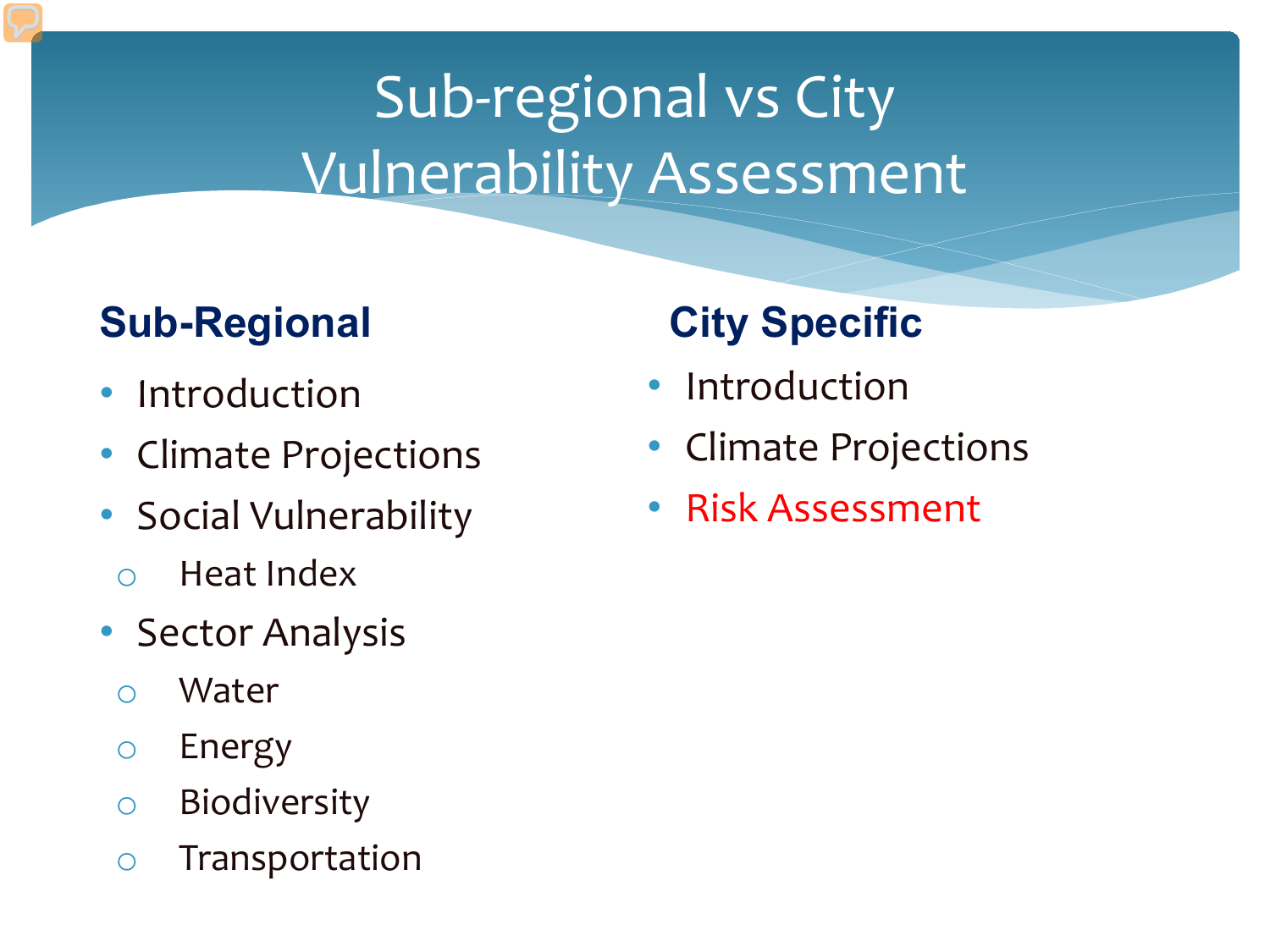# Assessing Risk at City Level

- Risk is a function of **hazard** occurrence, **exposed** structures and critical facilities, and **sensitive** populations
- Geospatial Analysis (overlay)



#### Risk Assessment Outputs:

- 1. Count of facilities impacted
- 2. Hotspot analysis (map areas most at risk)
- 3. Parcel report (parcels most at risk)

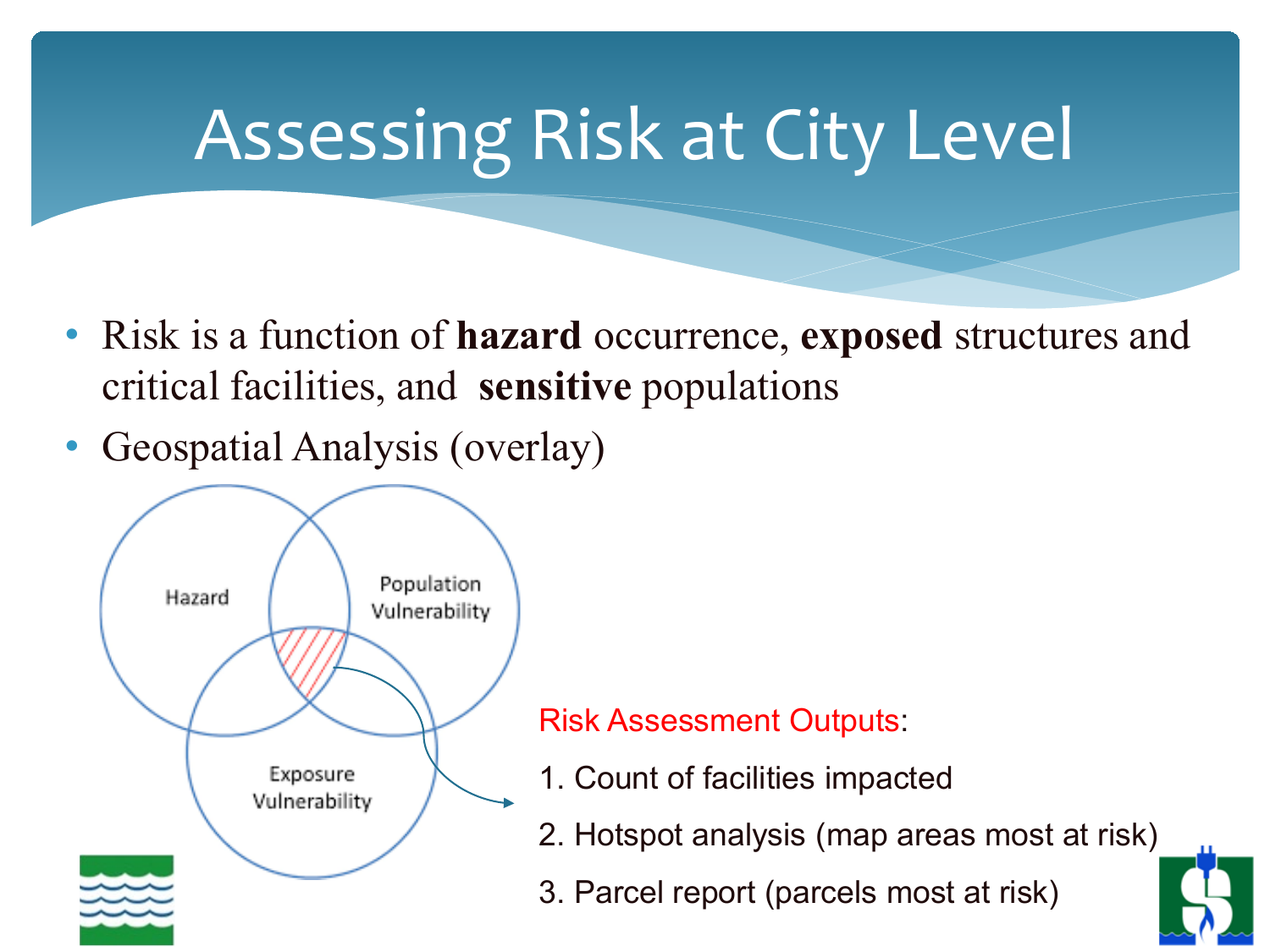#### Adaptation Planning Timeline-REVISED 2018-2019

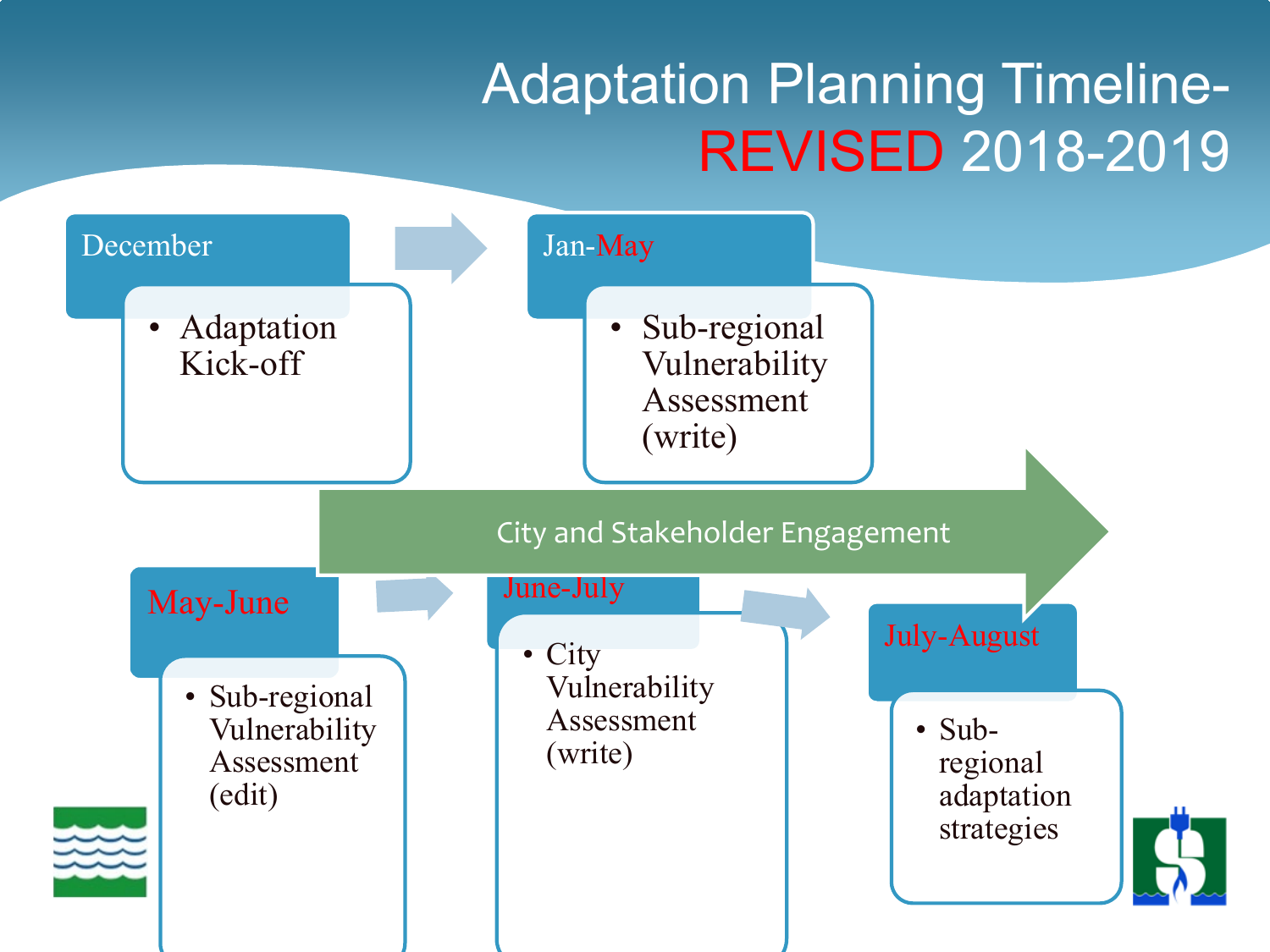### Next Steps

- Sub-regional VA review
	- $\circ$  Social Vulnerability Section (6/12)
	- o Sector Analysis (7/5)
- City VA review (7/12)
- Cities Convene (early-August)
	- City assessments feedback and outstanding comments on sub-regional VA
	- Sub-regional adaptation strategy selection process